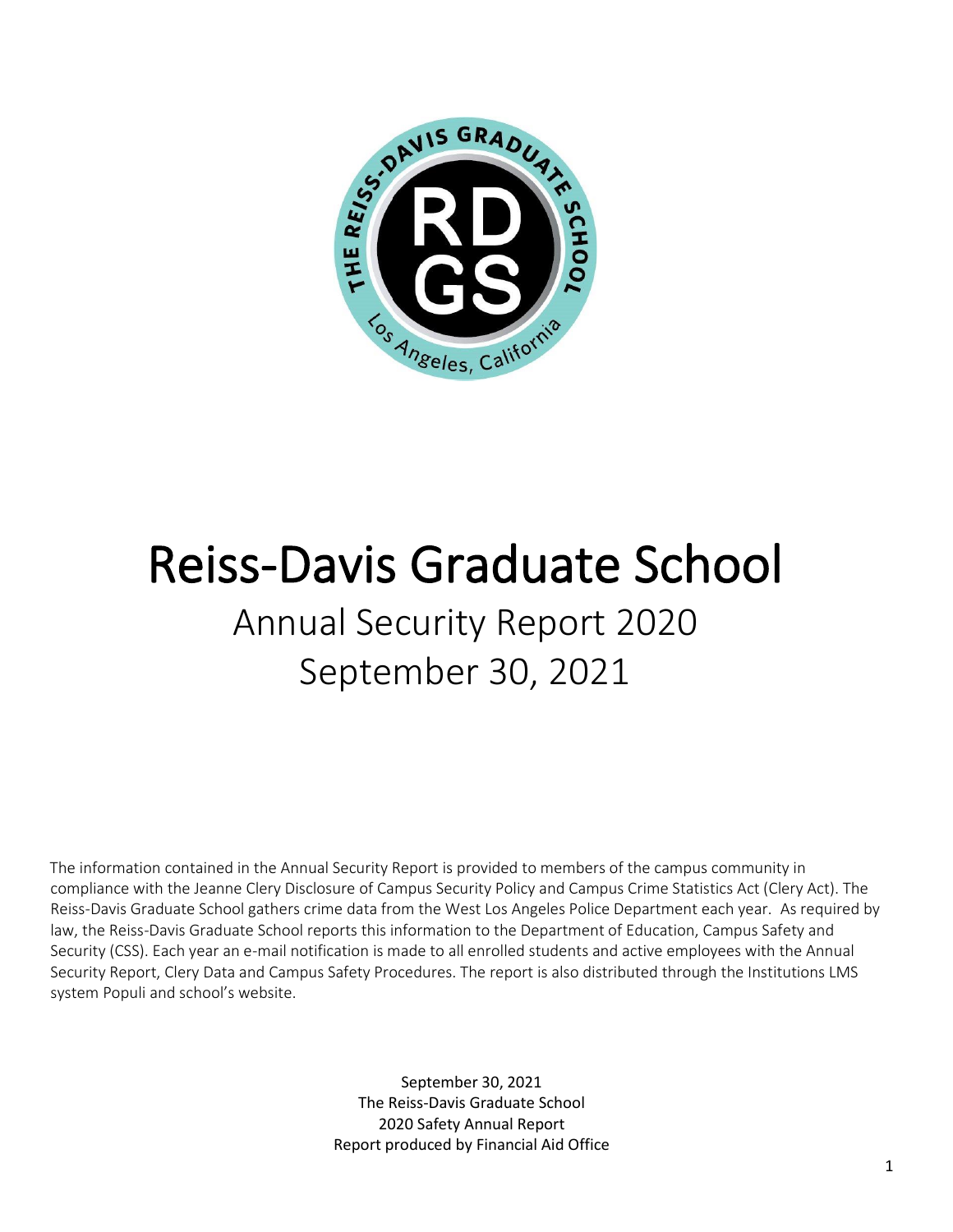## Table of Contents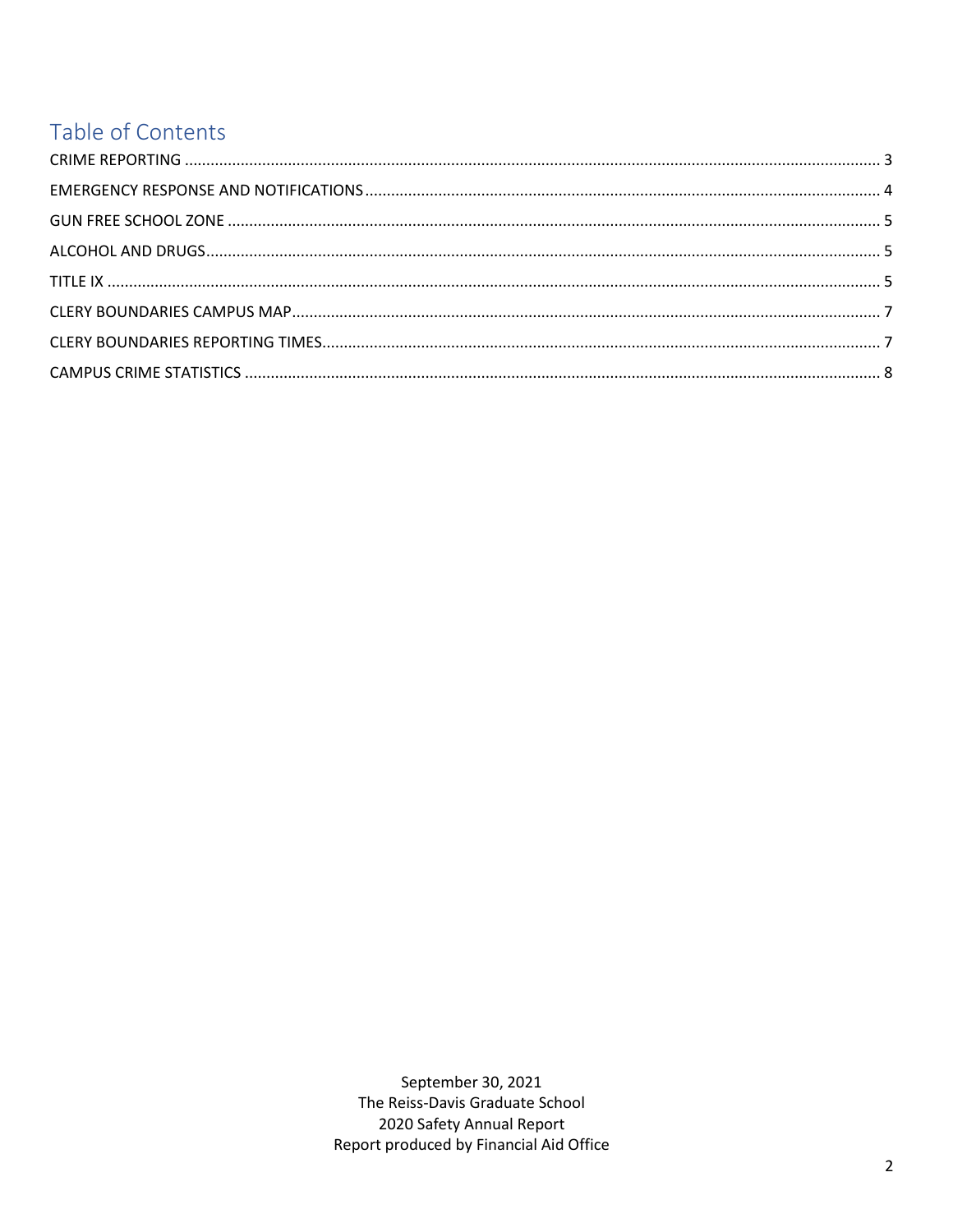### CRIME REPORTING

The Reiss-Davis Graduate School is committed to providing a safe, violence-free environment. The safety and security on and in close proximity to our campus is our priority therefore we are making sure that the campus community stays informed and therefore alert. Federal laws, including the Jeanne Clery Disclosure of Campus Security Policy and Crime Statistics Act (Clery Act) and the Higher Education Opportunity Act (HEOA), require colleges and universities to inform campus communities and prospective members of crimes that occurred on campus and thereby necessitate caution on the part of students and employees.

The Reiss-Davis Graduate School includes the following efforts and procedures to maintain a safe campus environment. The following procedures have been designed to provide the campus community with immediate notification in case of significant campus safety and health emergencies, and timely warnings in case of crimes on or near campus that may pose a continuous threat.

#### Immediate Notification of Campus Emergencies Procedures

If a significant emergency or dangerous situation occurs on campus, the Security Department, without delay, makes an initial determination whether the situation represents an immediate threat to the safety and health of students and employees. If such threat exists, the Security Team immediately informs the appropriate segments of the School community unless the Security Team uses their professional judgment and decides that issuing an immediate notification would endanger and compromise the efforts to assist a victim or to respond to the emergency.

The Head of the Security Department consults with senior School officials to determine what follow-up information the campus community may need and what would be the best possible way to distribute the follow-up notices.

#### Reporting Criminal Activity and Emergencies

When reporting an emergency, please make sure you first find a safe location. In all cases of emergency inform the Head of Security who will decide on the next steps. In case you need to dial 911 do the following:

- Follow the dispatcher's instructions and provide any requested information.
- The Reiss-Davis Graduate School address and phone numbers:
- The school is located on the Vista Del Mar Child and Family Services Campus.

3200 Motor Avenue, Los Angeles California, 90034

Phone number for the school: 310-836-1223, ext. 339 & 328

Head of Security phone number 310-936-1223, ext. 318

• After alerting 911, alert the Head of Security. Repeat the above name, location, phone number, and nature of the emergency information.

> Local Law Enforcement West Los Angeles Police Department 1663 Butler Avenue, Los Angeles, CA, 90025 Phone: 310-444-0721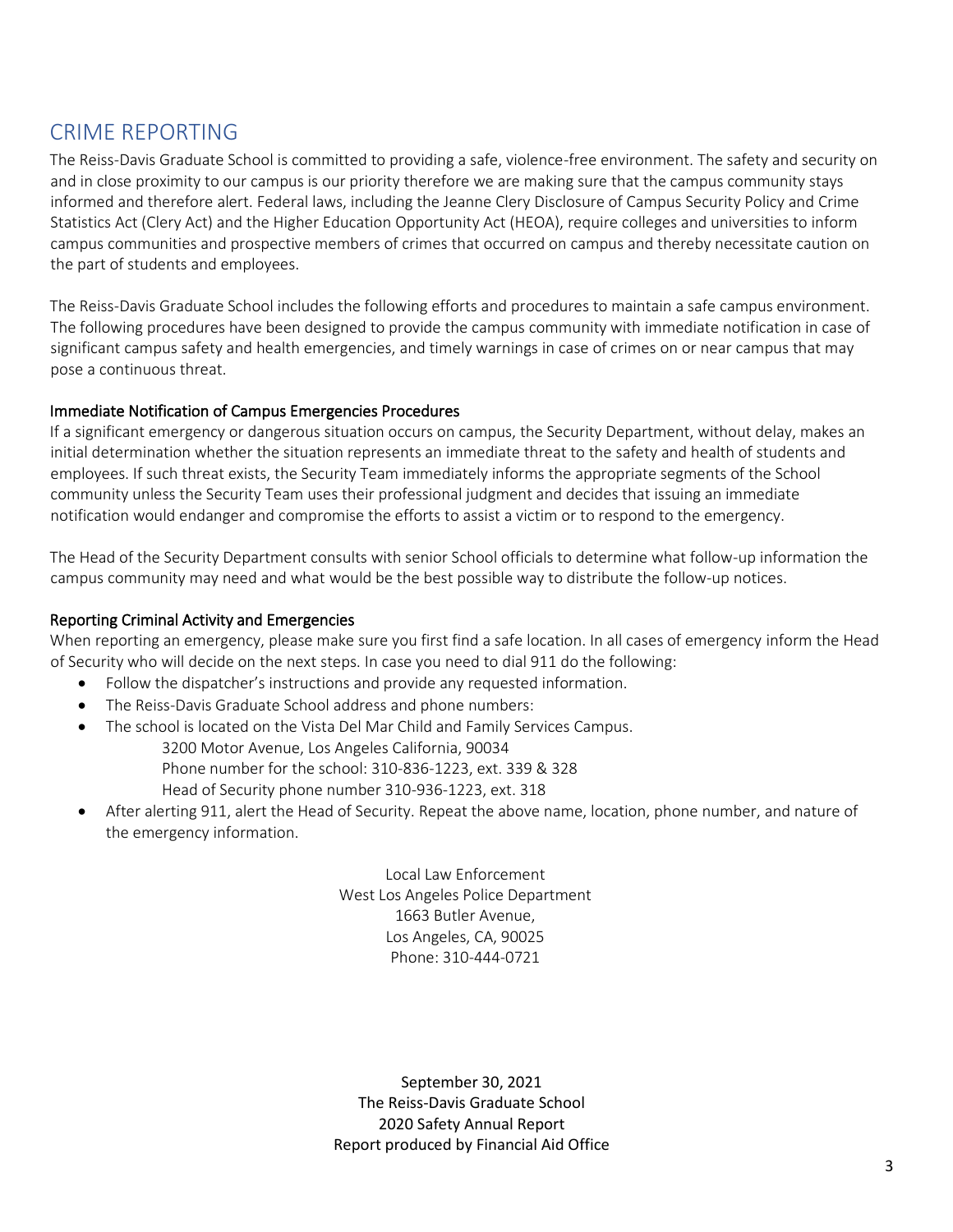## EMERGENCY RESPONSE AND NOTIFICATIONS

Emergency notices are comprised of description of the emergency or dangerous situation, immediate steps to be taken including evacuation procedures if needed, and where to find additional information. Further information and emergency updates are posted on the website and disseminated through the Reiss-Davis Graduate School emails as well as other methods as needed.

If evacuation is necessary, the Reiss-Davis Graduate School provides the evacuation instructions. Specific details are included in the emergency notices.

#### Dissemination of the Emergency Notices

The Reiss-Davis Graduate School uses mass notification methods to provide emergency notification to the campus community. These methods include but are not limited to:

- Emails to ReissDavis.edu email accounts
- Text alerts to cell phones
- Posting information to the Reiss-Davis home page [\(www.reissdavis.edu\)](http://www.reissdavis.edu/)
- Other methods as appropriate (media, handouts, phone calls, etc.)

All members of the School community are encouraged to provide the School with up-to-date contact information, including a cell phone number, through the school's Populi portal to make sure they receive the School's emergency notices.

#### **Tests**

The Security Department oversees regular test of the School's emergency notification systems, evacuation procedures and drills (at least annually). At least one emergency response and evacuation procedures will be disseminated per calendar year. Every test is documented including description of the exercise, date, and time and whether the test was announced or unannounced.

#### Timely Warnings of Campus Crime Procedures

It is the responsibility of the Head of the Security Department to immediately assess the potential danger or thereat to the campus community or portions of when a crime on or near campus is reported. If there is an immediate threat, the Security Department will follow the emergency notification procedure described above. In other cases, if the Head of the Security department believes there is a serious or an ongoing threat or danger, the Head will, in collaboration with the senior School officials, provide a timely working on the Reiss-Davis website home page. The Head may also use other means to communication the timely warning, including text messages, emails, etc., depending on particular circumstances of the crime.

Questions about the Campus Security should be directed to the Security Department at 310-836-1223 ext.318 or email [graduateschool@reissdavis.edu.](mailto:graduateschool@reissdavis.edu)

#### Violence on Campus

Reiss-Davis Graduate School is committed to providing a safe, violence-free environment. Unwelcome behavior that is offensive, fails to respect the rights of others, and interferes with a learning environment is harassment. Reiss-Davis Graduate School strictly prohibits any person on campus from behaving in a violent or threatening manner. RDGS seeks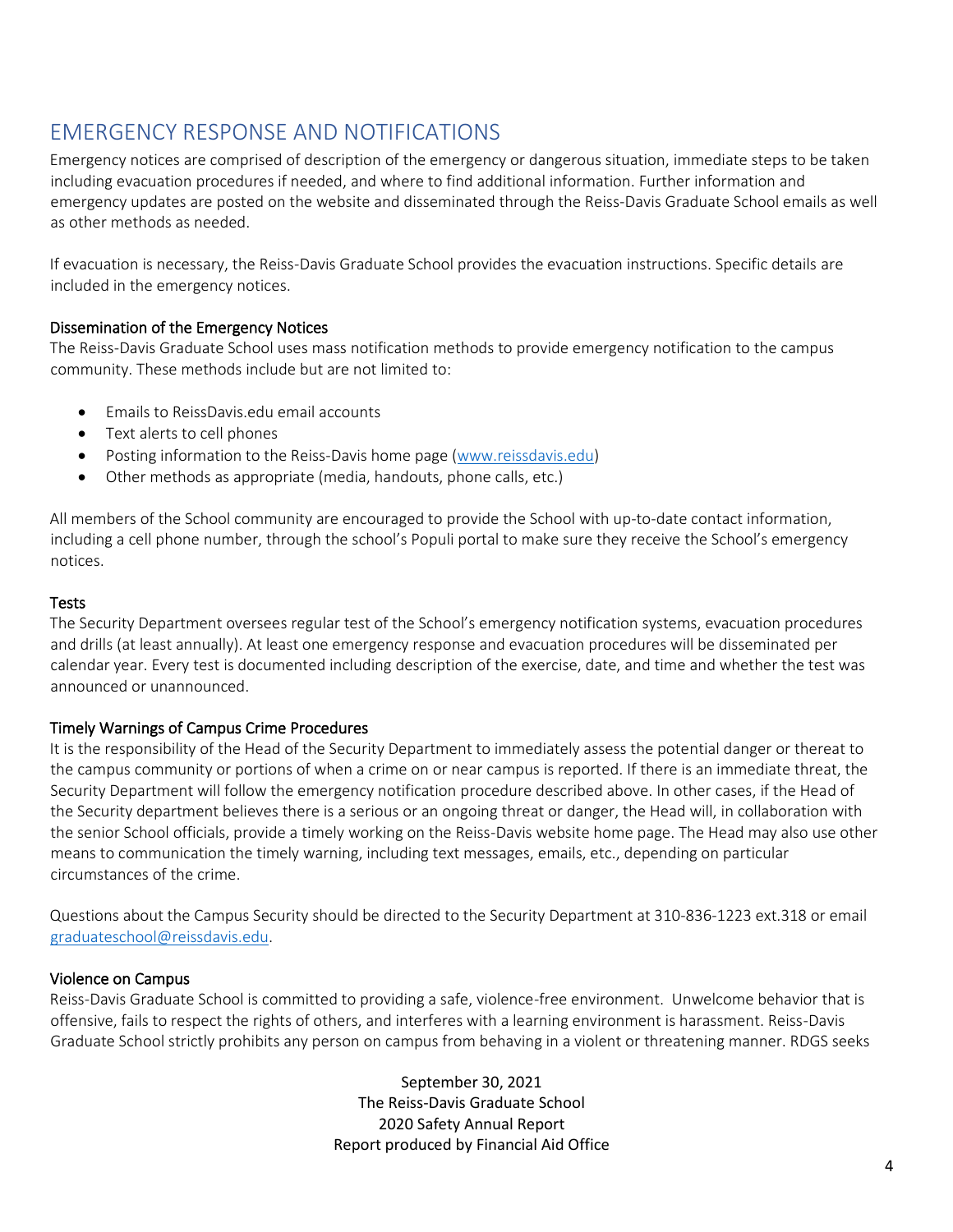to prevent campus violence before it begins and reserves the right to deal with behavior that suggests a propensity toward violence even prior to the occurrence of violent behavior.

## GUN FREE SCHOOL ZONE

The California Gun-Free School Zone Act of 1995 and Amendments, codified in California Penal Codes §§ 626.9 & 626.10 ("the Act"), prohibit the transportation and possession of firearms and other dangerous weapons on public or private school properties in California, including the property of the Reiss-Davis Graduate School. This policy prohibits the transportation and possession of firearms and other dangerous weapons on the grounds of Reiss-Davis Graduate School and applies to all students, employees, and other members of the School's community, to any vendor or contractor providing services on campus, and to any individual visiting or participating in a program. Any person, who processes a Firearm, Generally Prohibited Weapon, Lethal Weapon, Less Lethal Weapon, Stun Gun, Imitation Firearm, Fireworks, or Incendiary or Destructive Device, all as defined in the Act, on the Reiss-Davis Property, may be subject to criminal penalties and/or disciplinary action.

## ALCOHOL AND DRUGS

In compliance with the Drug-Free Schools and Communities Act Amendments of 1989 which requires that each institution of higher education receiving federal financial assistance adopt and enforce a drugfree school policy, the Reiss-Davis Graduate Drug and Alcohol policy prevents the unlawful possession, use, or distribution of illicit drugs and alcohol by students and employees. The School strictly prohibits the unlawful manufacture, distribution, dispensing, possession, or use of a controlled substance, as defined by applicable law, on the Reiss-Davis Graduate School property.

*Underage Drinking:* The legal limit to consume alcohol in California is 21 years old.

*Federal, State, and Local Law:* Federal, state, and local laws establish severe penalties for unlawful possession, manufacture, or distribution of illicit drugs. The sanctions may range from a small fine and probation for minor infractions to imprisonment, fines, and seizure of property for felony convictions. Laws governing the possession and abuse of alcohol vary from state to state and may carry substantial penalties. Drivers convicted of misdemeanor or felony DUI in the state of California can receive county jail or state prison sentences, fines, impoundment or forfeiture of vehicle, license restriction/suspension/revocation, an ignition interlock device requirement, or probation.

## TITLE IX

The Reiss-Davis Graduate School is committed to providing an environment that is free of harassment and discrimination. In keeping with this commitment, we maintain a strict policy prohibiting unlawful harassment, including any form of harassment on the basis of race, religious creed, color, age, sex, sexual orientation, gender identity, national origin, religion, marital status, medical condition, disability, military service, pregnancy, perceived pregnancy, childbirth and related medical conditions, or any other classification protected by federal, state, or local laws and ordinances. This includes verbal, physical, visual, and electronic harassment.

Harassment as defined in this policy as unwelcome verbal, visual, or physical conduct creating an intimidating, offensive, or hostile environment that interferes with performance. Harassment can be verbal, (including slurs, jokes, insults, epithets, gestures or teasing), graphic (including offensive posters, symbols, cartoons, drawings, computer displays, or e-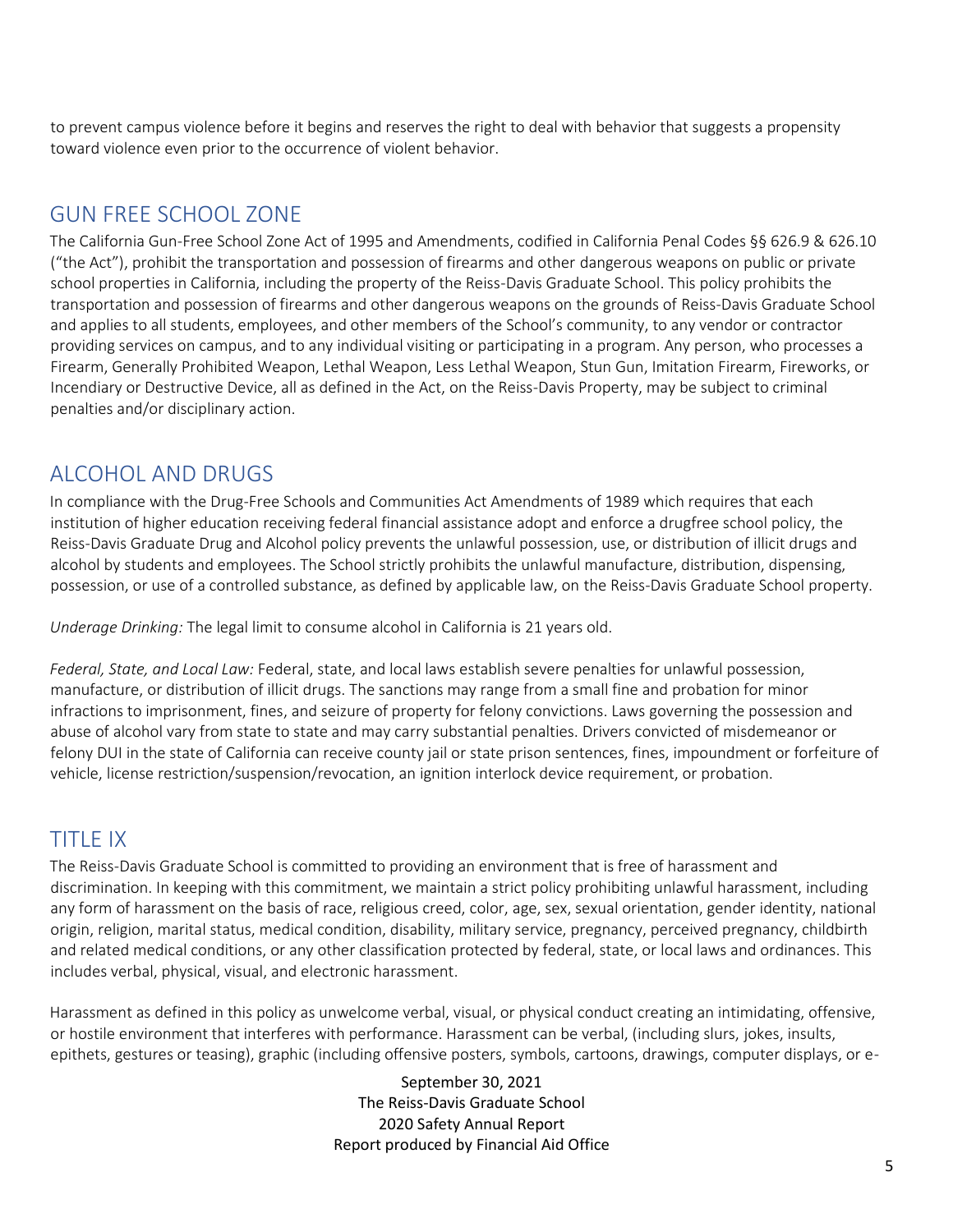mails), or physical conduct (including physically threatening another, blocking someone's way, etc.) that denigrates or shows hostility or aversion towards an individual because of any protected characteristics. Such conduct violates this policy, even if it is not unlawful. Because it is difficult to define unlawful harassment, people are expected to behave at all times in a professional and respectful manner.

Sexual harassment by any member of the campus community (student, faculty, or staff) is defined as unwelcome conduct based on a person's sex, which interferes with the person's ability to learn, instruct, or do his or her job. Sexual harassment may include, but is not limited to, verbal harassment (such as offensive sexual flirtations, advances, propositions, comments, jokes, verbal abuse of sexual nature or based on gender), physical harassment (such as unwelcome physical contact or touching of sexual nature), visual harassment (such as sexually suggestive pictures or objects put on display or making sexual gestures), sexual advances/favors, and gender-based hostility. The various forms of sexual harassment listed above are merely examples of conduct that violates the Reiss-Davis Graduate School's policies and is not exhaustive.

Any person (student, faculty, or staff member) who believes he or she has been harassed should promptly report the facts of the incident or incidents and name(s) of the individual(s) involved to the Title IX coordinator, Lourdes Brown, Director of Operations a[t title9@reissdavis.edu,](mailto:title9@reissdavis.edu) who will initiate an investigation of the claims and ensure proper action is taken. Measures may include but are not limited to, counseling, suspension, or immediate dismissal.

All harassment and discrimination are unacceptable on campus or in other settings.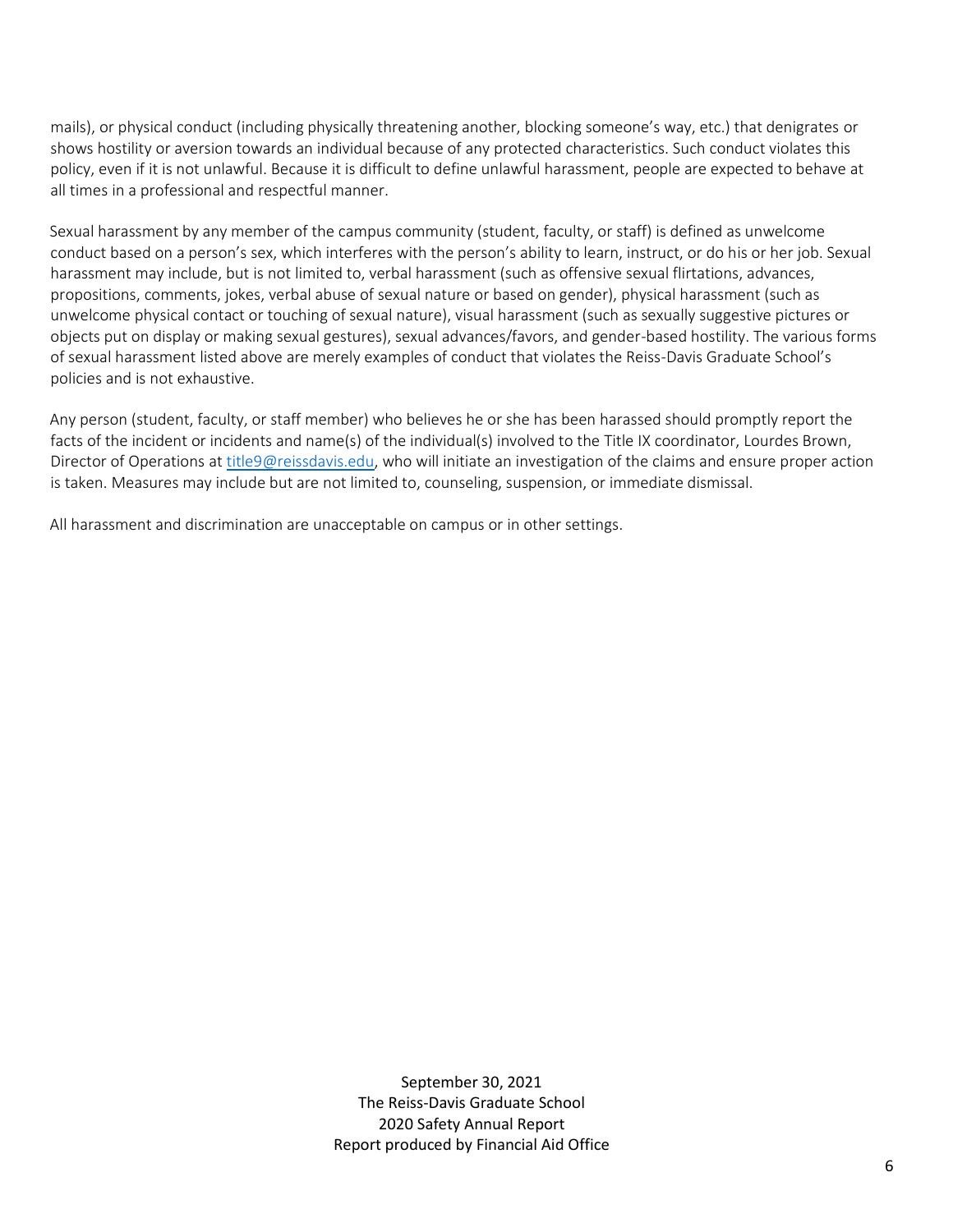## CLERY BOUNDARIES CAMPUS MAP



Areas marked in red are the defining the Reiss-Davis Graduate School Clery boundaries as the school is located on the campus of the parent agency, Vista Del Mar Child and Family Services.

## CLERY BOUNDARIES REPORTING TIMES

The School facilitates residential classes on campus one weekend per month on Fridays, Saturdays and Sundays. The schedule of the classes is included below:

- Friday 5pm-10pm
- Saturday 9am-6pm
- Sunday 9am-6pm

This is the only time students are present of campus.

Due to COVID-19 pandemic all classes March - December 2020 were shifted to the online environment therefore students were present on campus only in January and February 2020 on the following schedule:

- January residential classes: January 24, 25 and 26, 2020
- February residential classes: February 28 and 29, March 1, 2020